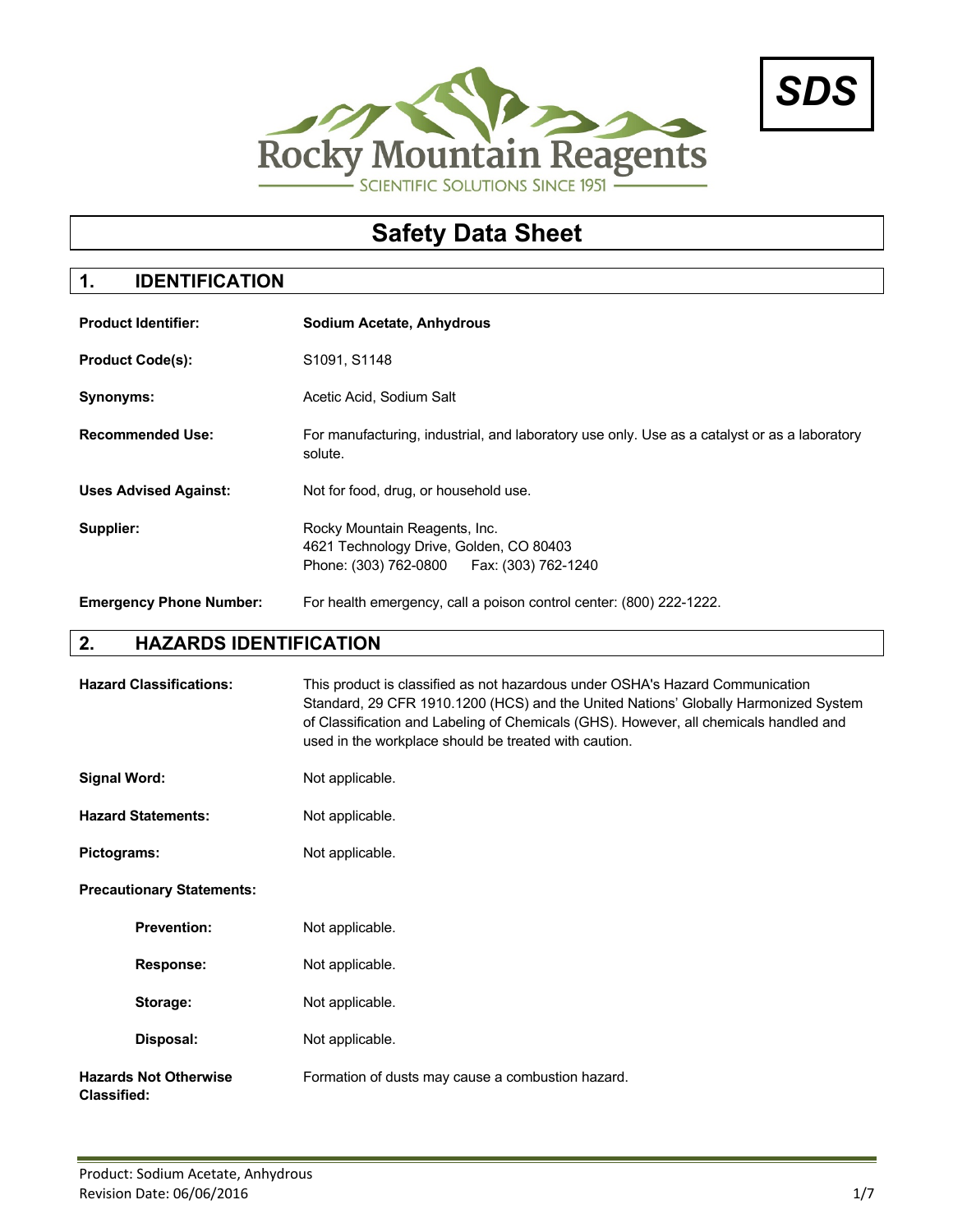#### **3. COMPOSITION AND INFORMATION ON INGREDIENTS**

| Component                 | <b>Common Name / Synonyms</b> | CAS#     | Chemical Formula   % by Weight |             |
|---------------------------|-------------------------------|----------|--------------------------------|-------------|
| Sodium Acetate, Anhydrous | Acetic Acid, Sodium Salt      | 127-09-3 | $NaC2H3O2$                     | $\geq 99.0$ |

**Trade Secret Statement:** Not applicable.

#### **4. FIRST AID MEASURES**

#### **First Aid Procedures:**

| Inhalation:                                          | Move to fresh air. If breathing is difficult, give oxygen. If not breathing, give artificial<br>respiration. Call a physician if symptoms occur.                                                                                                                                       |
|------------------------------------------------------|----------------------------------------------------------------------------------------------------------------------------------------------------------------------------------------------------------------------------------------------------------------------------------------|
| Ingestion:                                           | Do not induce vomiting unless directed to do so by medical personnel. If vomiting occurs,<br>keep head low so that vomit does not enter lungs. Never give anything by mouth to an<br>unconscious person. Call a physician or poison control center if symptoms occur.                  |
| <b>Skin Contact:</b>                                 | Wash skin with soap and plenty of water for at least 15 minutes. Remove contaminated<br>clothing and shoes. Wash clothing before reuse. Call a physician if symptoms occur.                                                                                                            |
| <b>Eye Contact:</b>                                  | Check for and remove contact lenses, if present and easy to do. Immediately flush eyes with<br>gentle but large stream of water for at least 15 minutes, lifting lower and upper eyelids<br>occasionally. Immediate medical attention is required. Call a physician if symptoms occur. |
| <b>General Advice:</b>                               | Poison information centers in each state can provide additional assistance for scheduled<br>poisons. Ensure that those providing first aid and medical personnel are aware of the<br>material(s) involved and take precautions to protect themselves.                                  |
| <b>Symptoms and Effects:</b>                         | Irritation, abdominal pain, nausea, vomiting. May be harmful if swallowed, inhaled, or<br>exposed to the eyes. May cause irritation to the eyes, skin, respiratory tract, and<br>gastrointestinal tract.                                                                               |
| Immediate Medical Care/<br><b>Special Treatment:</b> | Get medical attention if feeling unwell or concerned. Treat symptomatically.                                                                                                                                                                                                           |

# **5. FIREFIGHTING MEASURES**

| <b>Suitable Extinguishing Media:</b>                                         | Water spray, dry powder, alcohol resistant foam, carbon dioxide.                                                                                                 |
|------------------------------------------------------------------------------|------------------------------------------------------------------------------------------------------------------------------------------------------------------|
|                                                                              | <b>Unsuitable Extinguishing Media:</b> Do not use a solid (straight) water stream, as it may scatter and spread fire.                                            |
| <b>Hazardous Combustion</b><br><b>Products:</b>                              | Sodium oxides, carbon oxides.                                                                                                                                    |
| <b>Specific Hazards:</b>                                                     | Excessive thermal conditions may yield corrosive and/or toxic fumes. Formation of dusts<br>may cause a combustion hazard.                                        |
| <b>Special Protective Equipment/</b><br><b>Precautions for Firefighters:</b> | As in any fire, wear MSHA/NIOSH-approved (or equivalent), self-contained, positive-<br>pressure or pressure-demand breathing apparatus and full protective gear. |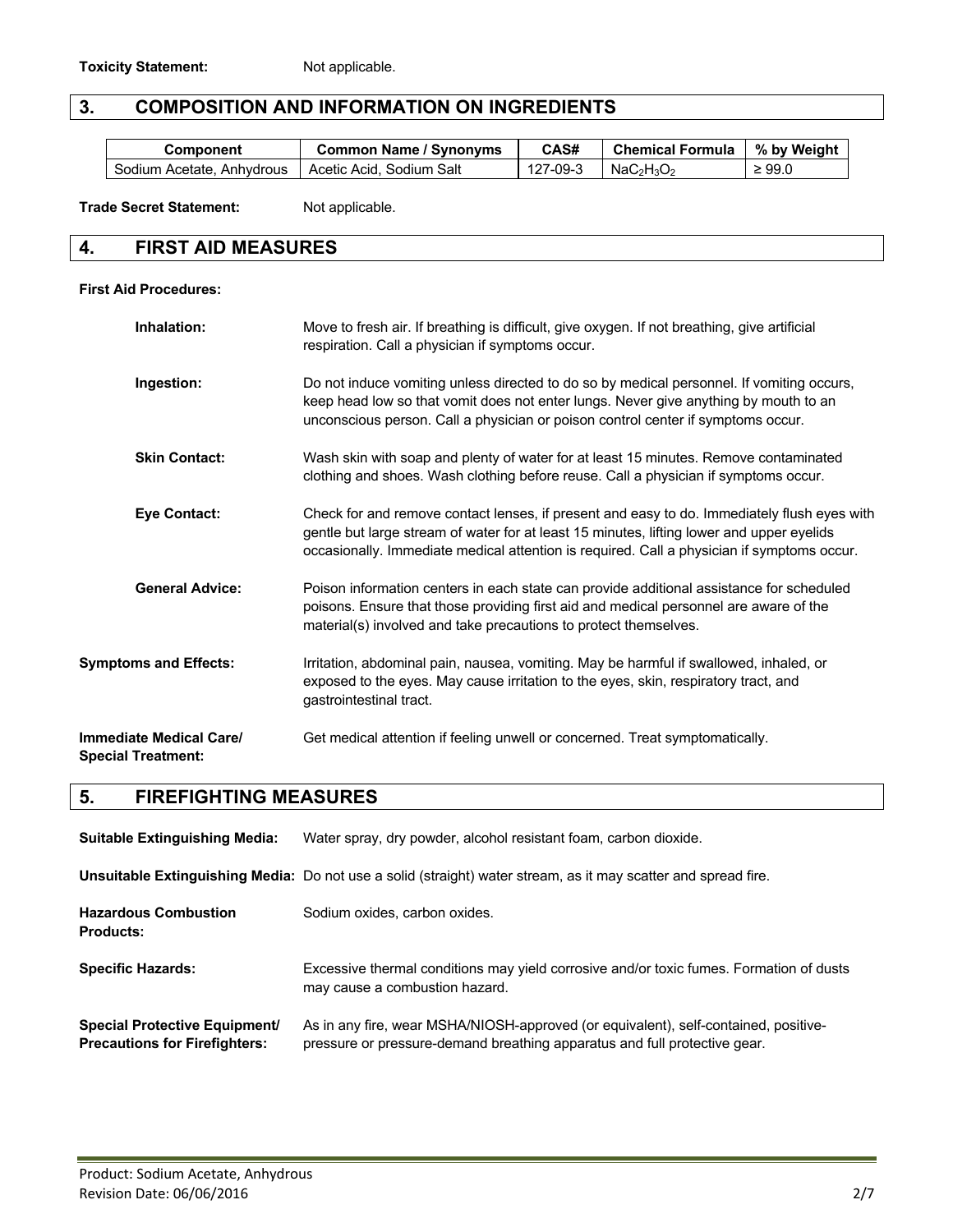#### **6. ACCIDENTAL RELEASE MEASURES**

| <b>Personal Precautions and</b><br><b>Protective Equipment:</b> | Ventilate area of leak or spill. Isolate hazard area and keep unnecessary and unprotected<br>personnel away from the area of the leak or spill. Wear appropriate personal protective<br>equipment (see Section 8). Avoid contact with eyes, skin, and clothing.                                                                                                                                                   |
|-----------------------------------------------------------------|-------------------------------------------------------------------------------------------------------------------------------------------------------------------------------------------------------------------------------------------------------------------------------------------------------------------------------------------------------------------------------------------------------------------|
| <b>Emergency Procedures:</b>                                    | In case of chemical emergency, or if unsure how to address an accidental release, consult a<br>professional (see Section 1).                                                                                                                                                                                                                                                                                      |
| <b>Methods for Containment:</b>                                 | Prevent entry into waterways, sewer, basements, or confined areas. Avoid generation of<br>product as dust. Product should not be released to the environment. Contain and recover<br>waste when possible.                                                                                                                                                                                                         |
| <b>Methods for Cleanup:</b>                                     | Sweep or collect spill with an inert material (e.g. vermiculite, dry sand, earth, cloth, or fleece)<br>and place in a non-combustible container for reclamation or disposal. Do not flush to sewer.<br>Clean contaminated surface thoroughly. Residues from spills can be diluted with water.<br>Never return spills in original containers for reuse. Clean up in accordance with all<br>applicable regulations. |

#### **7. HANDLING AND STORAGE**

**Handling:** Wear personal protective equipment (see Section 8). Use only in well-ventilated areas. Provide sufficient air exchange and/or exhaust in work rooms. Avoid contact with skin, eyes, and clothing. Avoid generation of dust. Do not breathe product dust. Limit exposure to moisture. Do not ingest. When using, do not eat, drink, or smoke. Keep away from incompatible materials (see Section 10). Handle in accordance with good industrial hygiene and safety practice. Wash thoroughly after handling. Containers of this material may be hazardous when empty, as they retain product residues. Observe all warnings and precautions listed for this product.

**Storage:** Store in a cool, dry, ventilated area. Store in a segregated and approved area away from heat and incompatible materials (see Section 10). Store in original container. Keep containers tightly closed and upright. Keep away from food, drink, and animal foodstuffs. Keep out of the reach of children. Comply with all national, state, and local codes pertaining to the storage, handling, dispensing, and disposal of this product.

#### **8. EXPOSURE CONTROLS AND PERSONAL PROTECTION**

**Engineering Controls:** Ensure adequate ventilation. Ventilation rates should be matched to conditions. If applicable, use process enclosures, local exhaust ventilation, or other engineering controls to maintain airborne levels below recommended exposure limits. If exposure limits have not been established, maintain airborne levels to an acceptable level.

**Personal Protective Measures:**

| <b>Eye/Face Protection:</b> | Wear safety glasses with side shields or goggles. Maintain approved eye wash station and<br>accessible rinse facilities in work area.                                                                                                                                                                       |
|-----------------------------|-------------------------------------------------------------------------------------------------------------------------------------------------------------------------------------------------------------------------------------------------------------------------------------------------------------|
| <b>Skin Protection:</b>     | Wear appropriate chemical resistant clothing (with long sleeves) and appropriate chemical<br>resistant gloves.                                                                                                                                                                                              |
|                             | Respiratory Protection: An air-purifying, NIOSH-approved respirator with an organic vapor cartridge or canister may<br>be permissible under certain circumstances where airborne concentrations are expected to<br>exceed exposure limits. Use a positive-pressure, air-supplied respirator if there is any |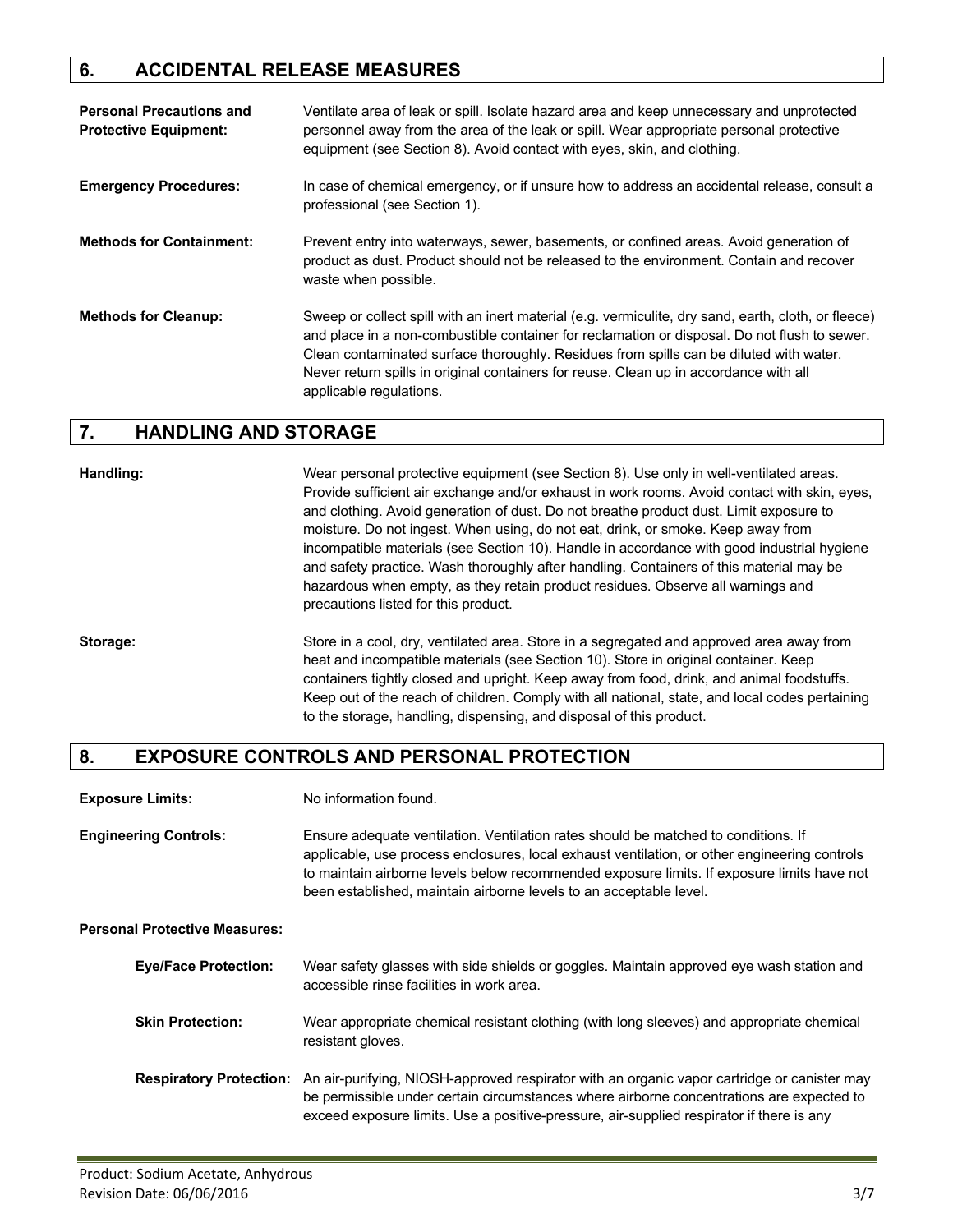potential for an uncontrolled release, if exposure levels are unknown, or if any other circumstances exist where air-purifying respirators may not provide adequate protection.

**for Personal Protective glove manufacturers. Equipment:**

**Specific Requirements** Ensure that glove material is compatible with this product. This information is available from

#### **9. PHYSICAL AND CHEMICAL PROPERTIES**

*Unless otherwise indicated, all properties are given at 25 °C and standard pressure.*

| Appearance:                                        | White, opaque, powdered solid. |
|----------------------------------------------------|--------------------------------|
| Odor:                                              | Mild, vinegar.                 |
| <b>Odor Threshold:</b>                             | No information found.          |
| Formula Weight:                                    | 82.03                          |
| pH:                                                | $8 - 9$ (10 g/L aqueous)       |
| <b>Melting/Freezing Point:</b>                     | 324 °C                         |
| <b>Boiling Point/Range:</b>                        | No information found.          |
| <b>Decomposition Temperature:</b>                  | No information found.          |
| <b>Flash Point:</b>                                | $>250$ °C                      |
| <b>Auto-ignition Temperature:</b>                  | 607 °C                         |
| <b>Flammability:</b>                               | Not flammable.                 |
| <b>Flammability/Explosive Limits:</b>              | Not applicable.                |
| Solubility:                                        | 505 g/L aqueous.               |
| <b>Vapor Pressure:</b>                             | No information found.          |
| <b>Vapor Density:</b>                              | No information found.          |
| <b>Specific Gravity:</b>                           | 1.52 (Water = $1)$             |
| <b>Evaporation Rate:</b>                           | No information found.          |
| <b>Viscosity:</b>                                  | No information found.          |
| <b>Partition Coefficient</b><br>(n-octanol/water): | $-3.72$                        |

#### **10. STABILITY AND REACTIVITY**

| <b>Reactivity Data:</b>                              | No information found.                                                                                                                                                                                                         |  |
|------------------------------------------------------|-------------------------------------------------------------------------------------------------------------------------------------------------------------------------------------------------------------------------------|--|
| <b>Chemical Stability:</b>                           | Stable under normal conditions. Hygroscopic.                                                                                                                                                                                  |  |
| <b>Conditions to Avoid:</b>                          | Excessive heat, moisture, dust formation, incompatible materials.                                                                                                                                                             |  |
| Incompatible Materials:                              | Strong oxidizers, strong acids, fluorine.                                                                                                                                                                                     |  |
| <b>Hazardous Decomposition</b><br><b>Products:</b>   | Sodium oxides, carbon oxides.                                                                                                                                                                                                 |  |
| <b>Possibility of Hazardous</b><br><b>Reactions:</b> | May react vigorously or violently with the incompatible materials listed above. Excessive<br>thermal conditions may yield hazardous decomposition products listed above. Formation of<br>dusts may cause a combustion hazard. |  |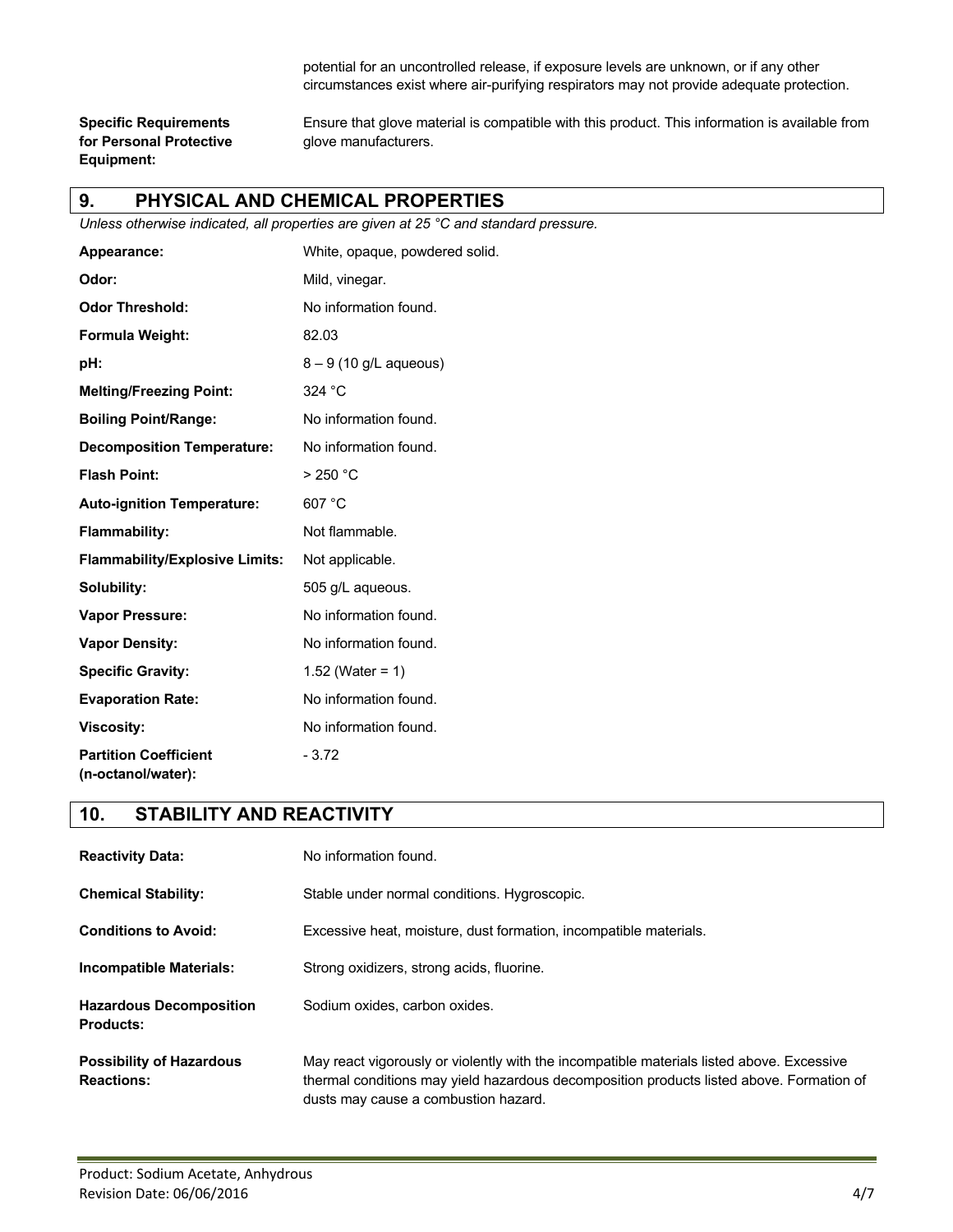#### **11. TOXICOLOGICAL INFORMATION**

| <b>Routes of Exposure:</b>   | Inhalation, ingestion, skin contact, eye contact.                                                                                                       |                                                                                                                   |  |
|------------------------------|---------------------------------------------------------------------------------------------------------------------------------------------------------|-------------------------------------------------------------------------------------------------------------------|--|
| <b>Acute Effects:</b>        | May be harmful if swallowed, inhaled, or exposed to the eyes. May cause irritation to the<br>eyes, skin, respiratory tract, and gastrointestinal tract. |                                                                                                                   |  |
| <b>Chronic Effects:</b>      | No information found.                                                                                                                                   |                                                                                                                   |  |
| <b>Toxicological Data:</b>   | $LD_{50}$ Oral, Rat:<br>LD <sub>50</sub> Dermal, Rabbit:<br>$LC_{50}$ Inhalation, Rat:                                                                  | 3530 mg/kg<br>$> 10,000$ mg/kg<br>$>$ 30 mg/L 1 h<br>May cause mild skin and eye irritation based on animal data. |  |
| <b>Symptoms of Exposure:</b> | Irritation, abdominal pain, nausea, vomiting.                                                                                                           |                                                                                                                   |  |
| <b>Carcinogenic Effects:</b> | This product is not considered to be a carcinogen by IARC, ACGIH, NTP, or OSHA.                                                                         |                                                                                                                   |  |

#### **12. ECOLOGICAL INFORMATION**

| <b>Ecotoxicological Data:</b>         | EC <sub>50</sub> , Water Flea (Daphnia magna):<br>$LC_{50}$ , Fathead Minnow (Pimphales promelas):                                                                                 | > 1000 mg/L 48 h<br>13,300 mg/L 120 h |  |
|---------------------------------------|------------------------------------------------------------------------------------------------------------------------------------------------------------------------------------|---------------------------------------|--|
| <b>Persistence and Degradability:</b> | This product is readily biodegradable and unlikely to bioaccumulate.                                                                                                               |                                       |  |
| <b>Environmental Effects:</b>         | Not expected to be hazardous to the environment. However, the possibility of an<br>environmental hazard cannot be excluded in the event of unprofessional handling or<br>disposal. |                                       |  |
|                                       | Partition Coefficient (n-octanol/water):<br>- 3.72                                                                                                                                 |                                       |  |

#### **13. DISPOSAL INFORMATION**

| <b>Disposal Instructions:</b>  | Dispose of this material and its container to an approved waste collection point. Minimize<br>exposure to product waste (see Section 8). Do not dispose unused waste down drains or<br>into sewers. All wastes must be handled in accordance with local, state, and federal<br>regulations. |
|--------------------------------|---------------------------------------------------------------------------------------------------------------------------------------------------------------------------------------------------------------------------------------------------------------------------------------------|
| <b>Contaminated Packaging:</b> | Because containers retain product residue, follow label warnings even after container is<br>emptied. Offer rinsed packaging material to local recycling facilities.                                                                                                                         |
| <b>Waste Codes:</b>            | No information found.                                                                                                                                                                                                                                                                       |

#### **14. TRANSPORT INFORMATION**

| DOT:                                               | Not regulated.        |
|----------------------------------------------------|-----------------------|
| <b>Environmental Hazard</b><br><b>Regulations:</b> | No information found. |

#### **Other Transport Precautions:** No information found.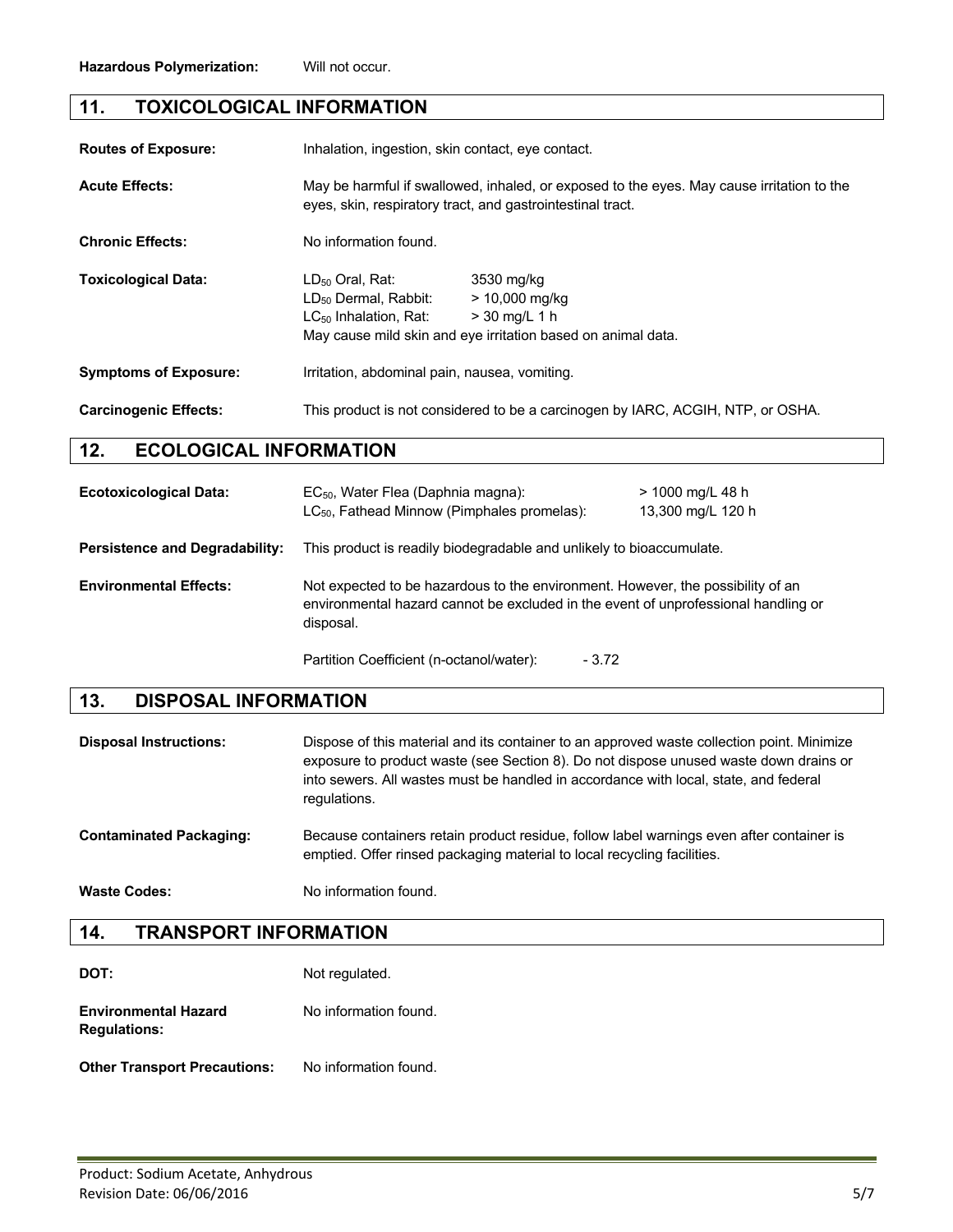#### **15. REGULATORY INFORMATION**

#### **U.S. Federal Regulations**:

| <b>OSHA:</b>           | This product is not considered a "Hazardous Chemical" as defined by the OSHA Hazard<br>Communication Standard, 29 CFR 1910.1200. |  |
|------------------------|----------------------------------------------------------------------------------------------------------------------------------|--|
| <b>TSCA Inventory:</b> | All components of this product are on the U.S. TSCA Inventory.                                                                   |  |

**U.S. EPCRA (SARA Title III):**

| Section 302:             | No information found.            |               |
|--------------------------|----------------------------------|---------------|
| <b>Sections 311/312:</b> | <b>Hazard Category</b>           | List (Yes/No) |
|                          | Section 311 - Hazardous Chemical | No            |
|                          | Immediate Hazard                 | No.           |
|                          | Delayed Hazard                   | No            |
|                          | Fire Hazard                      | No.           |
|                          | Pressure Hazard                  | No            |
|                          | <b>Reactivity Hazard</b>         | No            |
|                          |                                  |               |

**Section 313:** No information found.

**CERCLA Reportable Quantities:** No information found.

#### **International Inventories:**

| <b>Country or Region</b> | <b>Inventory Name</b>                                             | On Inventory (Yes/No)* |
|--------------------------|-------------------------------------------------------------------|------------------------|
| Australia                | Australian Inventory of Chemical Substances (AICS)                | Yes                    |
| Canada                   | Domestic Substances List (DSL)                                    | Yes                    |
| Canada                   | Non-Domestic Substances List (NDSL)                               | No                     |
| China                    | Inventory of Existing Chemical Substances in China (IECSC)        | Yes                    |
| Europe                   | European Inventory of Existing Commercial Chemical Substances     | Yes                    |
|                          | (EINECS)                                                          |                        |
| Europe                   | European List of Notified Chemical Substances (ELINCS)            | No.                    |
| Japan                    | Inventory of Existing and New Chemical Substances (ENCS)          | Yes                    |
| Korea                    | Existing Chemicals List (ECL)                                     | Yes                    |
| <b>Philippines</b>       | Philippine Inventory of Chemicals and Chemical Substances (PICCS) | Yes                    |

\*A "Yes" indicates that the listed component(s) of this product comply with the inventory requirements administered by the governing country(s).